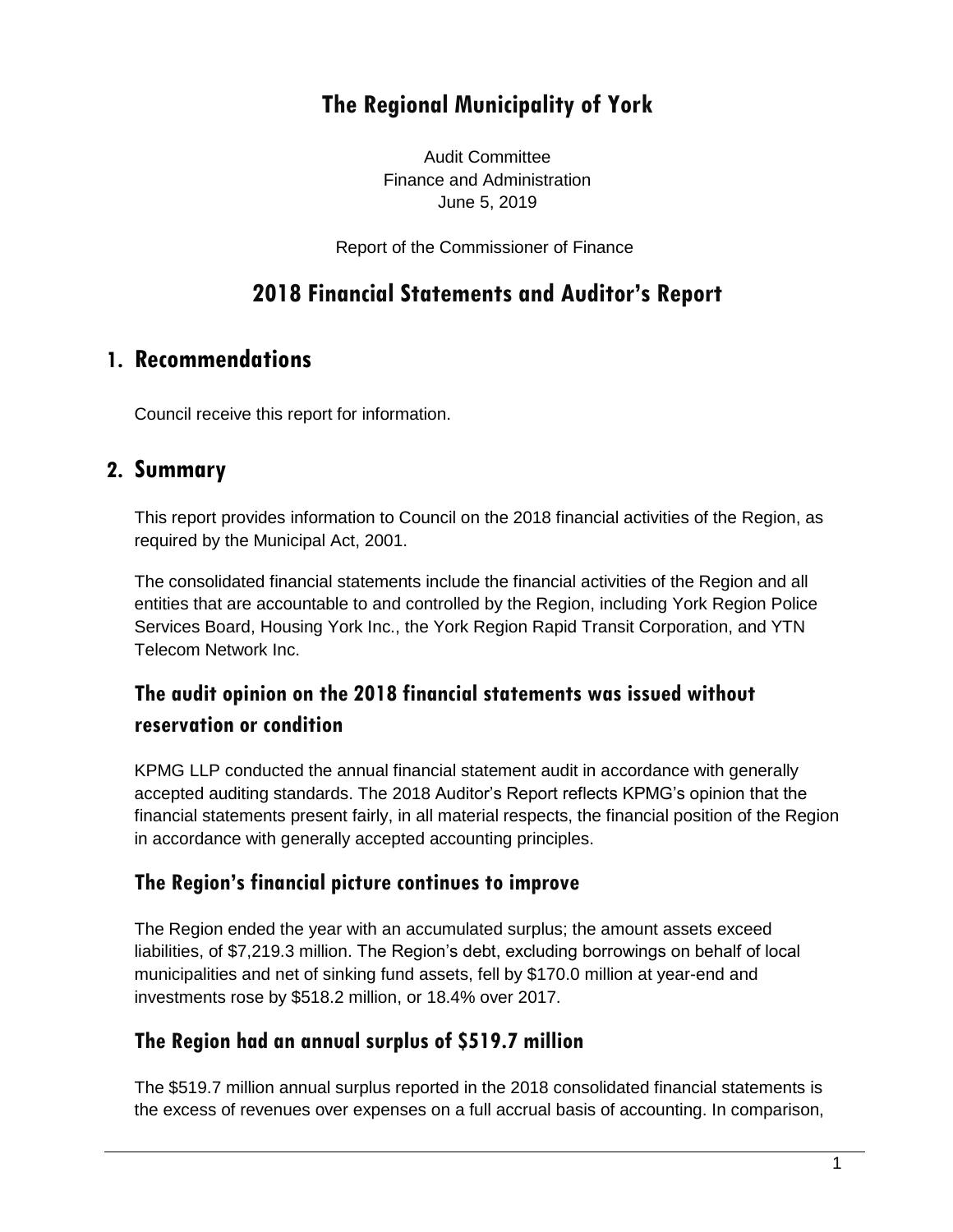the Region reported an operating surplus of \$35.5 million, which represents the unspent amounts from the operating budget. It is prepared on a modified accrual basis of accounting.

Differences between the two bases of accounting are explained further in this report.

# **3. Background**

## **Municipalities are required to prepare financial statements and report them to Council**

Under the Municipal Act, 2001, municipalities must:

- 1. Prepare financial statements in accordance with generally accepted accounting principles
- 2. Report the financial affairs of the municipality to Council
- 3. Appoint a licensed auditor who is responsible for auditing the accounts and transactions of the municipality annually and expressing an opinion on the municipality's financial statements

# **The consolidated financial statements were prepared in accordance with Public Sector Accounting Standards**

The consolidated financial statements are presented on a full accrual basis of accounting as required by the PSAB. The original budget, on the other hand, was prepared to balance major cash inflows against major cash outflows, and to determine the property tax levy needed to achieve the balance.

The financial statements are comprised of four statements and explanatory notes:

- Consolidated Statement of Financial Position Represents the Region's balance sheet, consisting of its assets and liabilities, at a specific point in time.
- Consolidated Statement of Operations Reports the revenues and expenses for the year and the differences between them. The net difference is either an annual surplus or deficit.
- Consolidated Statement of Change in Net Debt Reconciles the change in net debt for the current and prior year. Under public sector financial reporting in Canada, "net debt" is defined as the difference between financial assets and liabilities.
- Consolidated Statement of Cash Flows Outlines sources of cash, shows how they were applied, and explains the resulting change in cash and cash equivalents in fiscal 2018.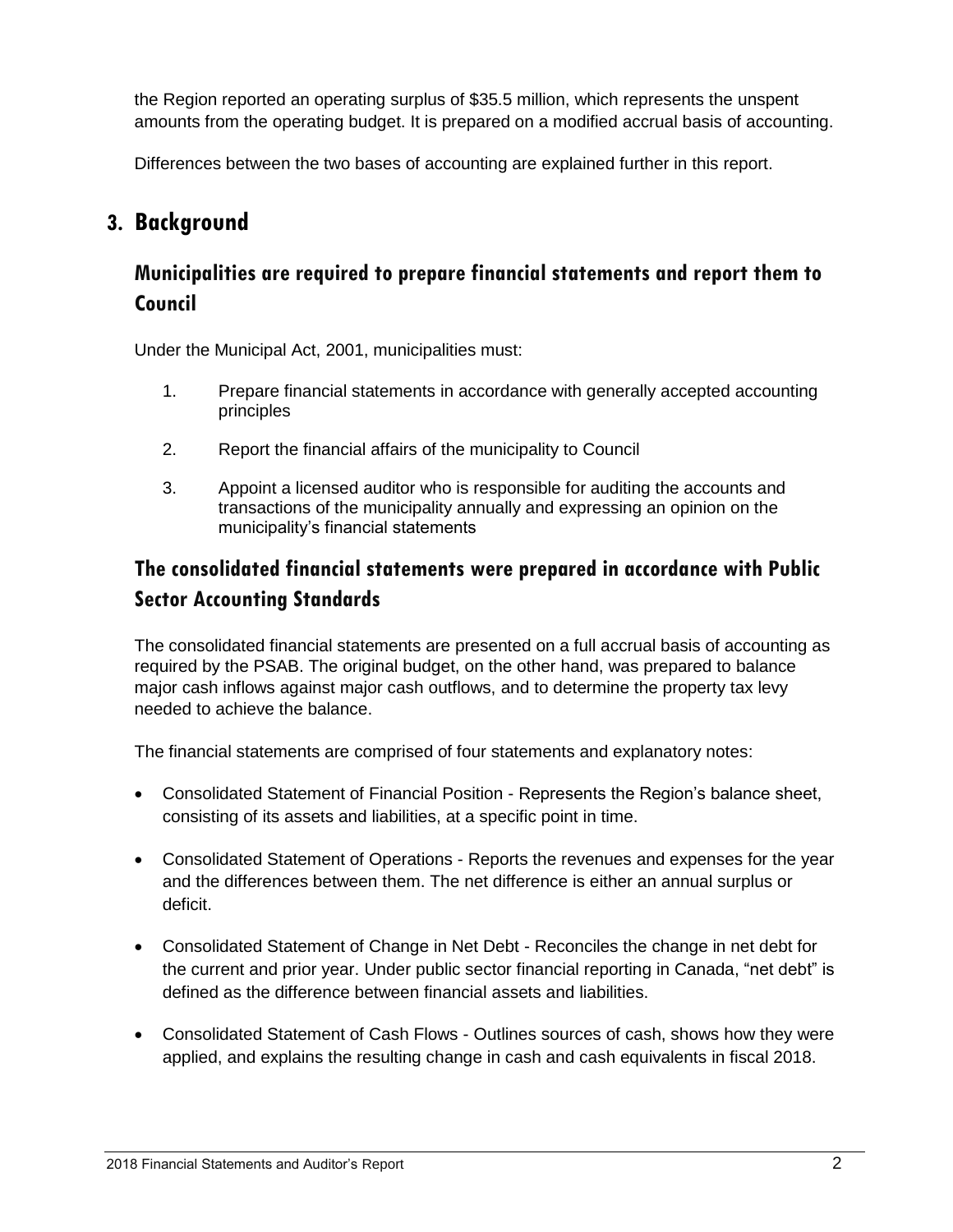• Notes to the Consolidated Financial Statements - An integral part of financial statements where additional information is provided to explain specific items in the statements along with the accounting principles used to prepare them.

To best describe the Region's 2018 financial activities, this report focuses on the Consolidated Statement of Financial Position and the Consolidated Statement of Operations.

# **The Region received the Government Finance Officers Association (GFOA) Award**

For the twenty-first consecutive year, the Region received the Canadian Award for Financial Reporting from GFOA for its 2017 consolidated financial statements. The award was given for the Region's high quality financial reporting documents that promote accessibility and understandability of financial information. The 2018 financial statements will be submitted for consideration for this award.

# **4. Analysis**

## **The Consolidated Statement of Financial Position highlights key financial figures**

Figure 1 presents the information reported in the Consolidated Statement of Financial Position (in millions).



#### **Figure 1**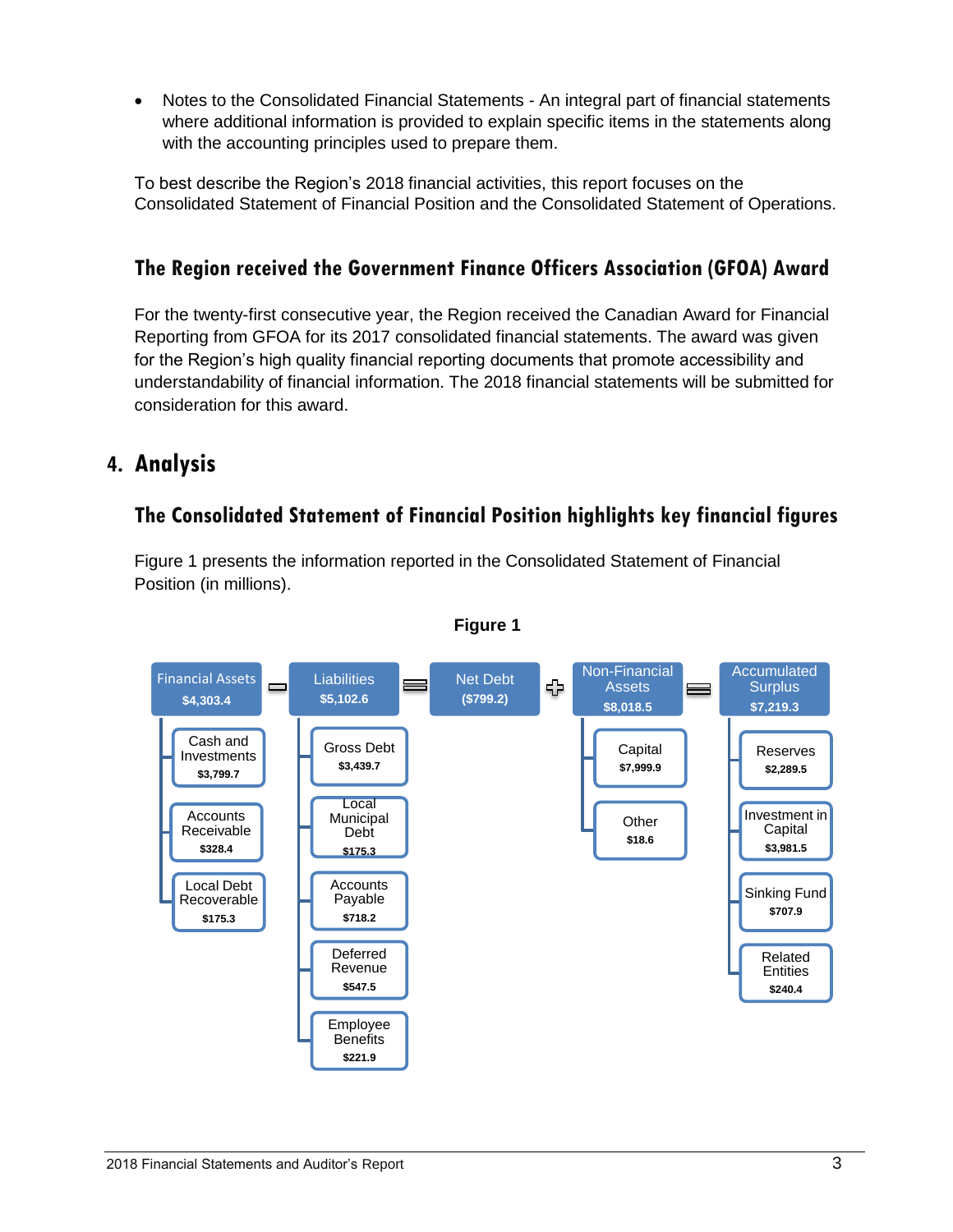## **Financial Assets increased by \$455.7 million**

Financial assets are assets that can be converted to cash in a short period of time. The Region's financial assets include cash and cash equivalents, investments, accounts receivable from third parties, and debt issued by the Region on behalf of local municipalities.

The largest increase from 2017 relates to investments, which went from \$2,809.1 million to \$3,327.3 million during the year to reflect the Region's strategy to maximize returns. Investments include resources from reserves and reserve funds that the Region sets up and maintains to cover some of its future spending needs.

#### **Net book value of capital assets increased by \$66.6 million**

Non-financial assets consist of the Region's tangible capital assets, inventory and prepaid expenses. The Region's non-financial assets increased by \$68.7 million or 0.8% from 2017, primarily due to the acquisition and construction of new tangible capital assets during 2018.

The Net Book Value (NBV) is the original cost of the assets less amortization, or estimated usage, since the assets were put into service. The NBV increase of \$66.6 million represents additions of \$344.1 million less amortization and disposal of assets during the year of \$277.5 million.

Figures 2 and 3 present the \$7,999.8 million NBV of capital assets by service area and category:



#### **Figure 2**

#### **NBV of Tangible Capital Assets by Service Area \$(Millions)**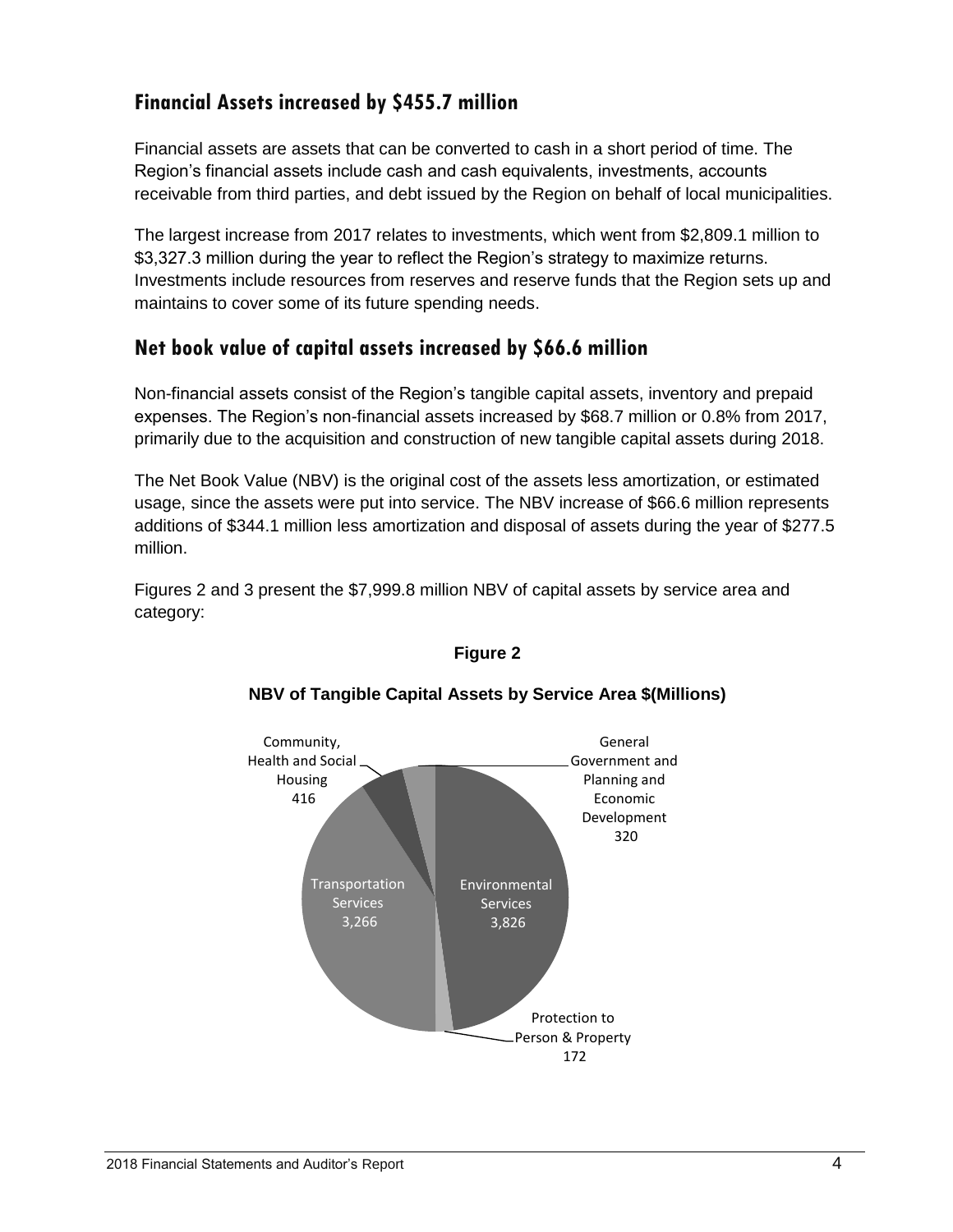#### **Figure 3**



#### **NBV of Tangible Capital Assets by Category \$(Millions)**

#### **Liabilities increased by \$4.8 million**

The Region's liabilities consist primarily of long term debt and also include accounts payable, deferred revenue and other obligations.

Total debt as reported in the Consolidated Statement of Financial Position rose by \$4.9 million to reach \$3,615.0 million at the end of 2018.

This total includes funds borrowed by the Region on behalf of local municipalities. The local municipal borrowings are matched by an asset in the same amount that represents their future debt repayments.

Most of the Region's borrowings are in the form of sinking fund debentures, which require the borrower to set aside funds over time to be used for repayment when the debt matures. The Region's portion of debt, net of sinking fund assets, fell by \$170.0 million in 2018, largely reflecting the impacts of the Regional fiscal strategy.

The Region issued \$38.8 million in new debt on behalf of local municipalities in 2018.

Liabilities other than long term debt fell by \$0.1 million from the previous year.

#### **Net Debt decreased by \$451 million from 2017**

The Consolidated Statement of Financial Position presents Net Debt as the amount liabilities exceed financial assets. It does not represent the amount of debt owed by the region as discussed above. Rather, net debt provides a measure of the future revenues required by the Region to pay for past transactions and events.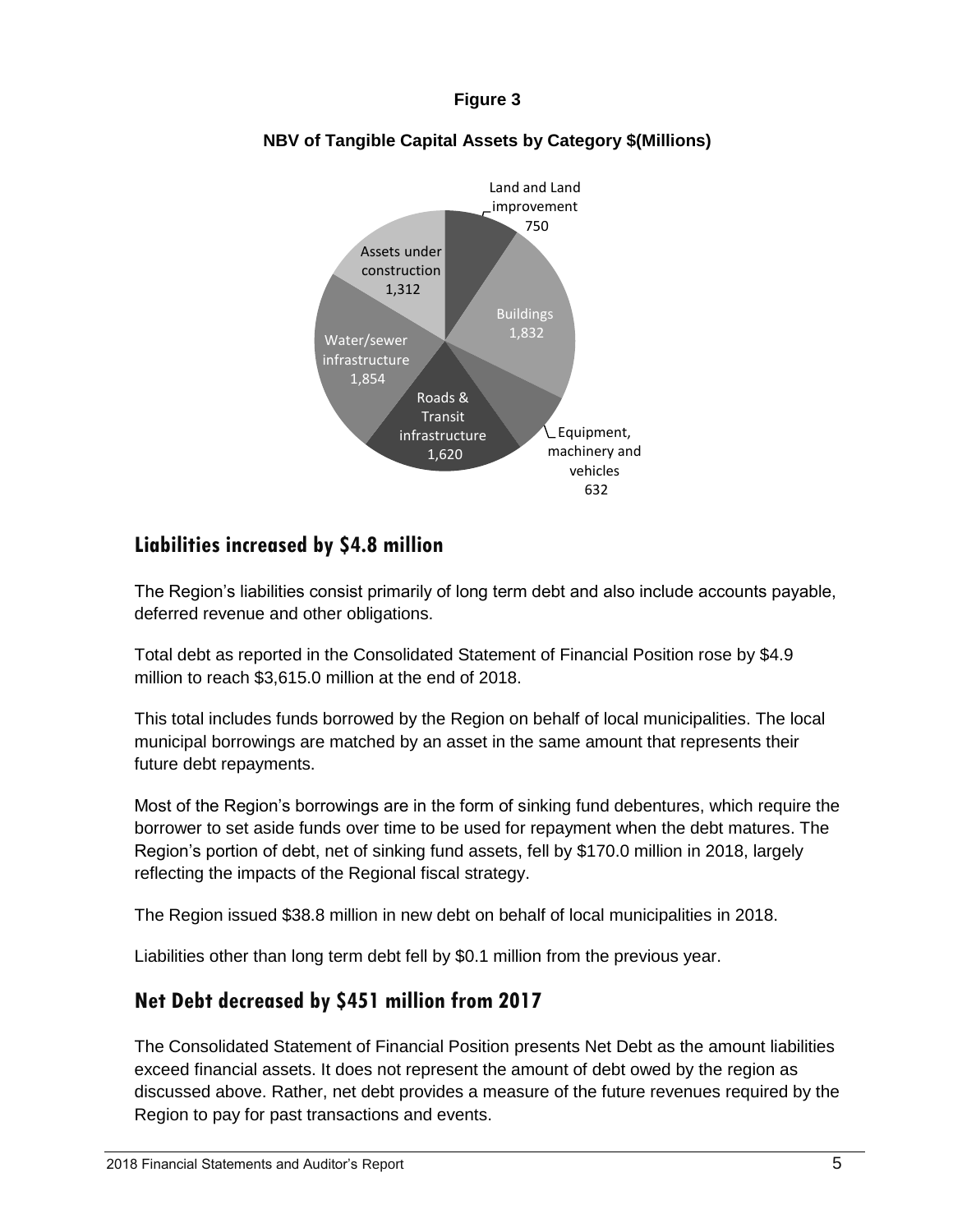## **Accumulated Surplus increased by \$519.7 million**

The accumulated surplus is the total of past annual surpluses and indicates the value of the Region's net resources, including tangible capital assets, which can be used to provide future services.

The Region ended the year with an accumulated surplus of \$7,219.3 million, an increase of \$519.7 million, or 7.8% compared to 2017.

The increase in accumulated surplus has been invested in tangible capital assets (\$67.7 million) and related entities (\$20.5 million), and contributed to reserves and reserve funds (\$431.5 million) such as the sinking fund, capital asset replacement and debt reduction reserves.

# **The financial statements report revenues and expenses on a different basis than the budget**

Under full accrual, which is required for government financial reporting, some financial activities are treated differently than in the original budget. In particular, capital spending is not fully expensed at the time an asset is built or acquired. Instead, a portion of the cost is recorded each year in the Consolidated Statement of Operations as amortization. The number of years over which the cost is amortized is based on the expected service life of the asset.

In addition, transfers to and from reserves and the proceeds and repayment of borrowing are not reported as revenue and expenses in the financial statements. As a result, they are removed in the conversion of the original budget to full accrual.

For comparability, the 2018 budget provided an outlook for revenues and expense on a full accrual basis, and the consolidated financial statements compare final results to that outlook.

Figure 4 shows the adjustments required to present the original approved budget on a full accrual basis.



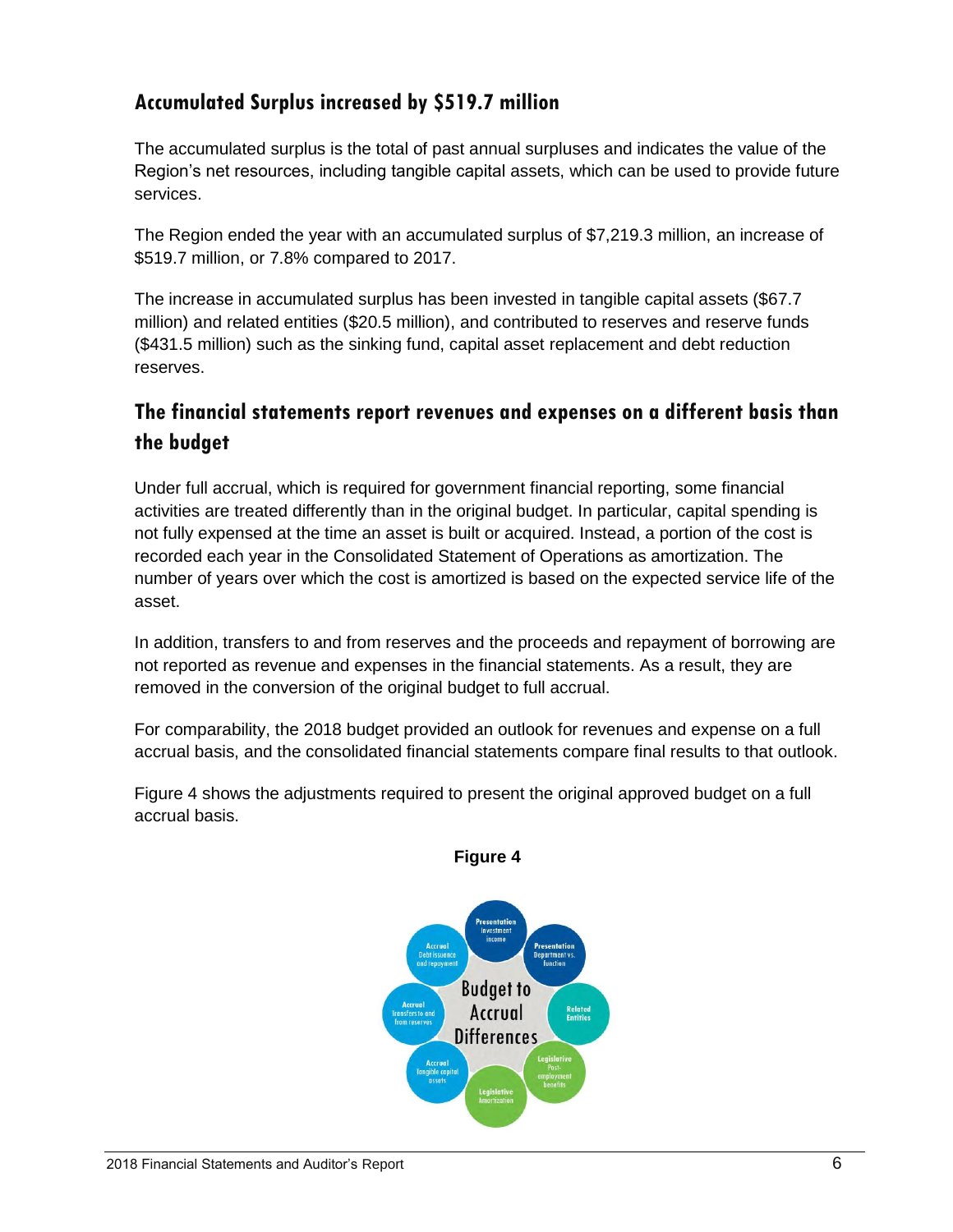# **Revenues exceeded expenses in 2018, resulting in an annual surplus of \$519.7 million**

The Consolidated Statement of Operations reports the Region's revenues and expenses for the year ended December 31, 2018. Revenues exceeded expenses in 2018, resulting in an annual surplus of \$519.7 million, an increase of \$21.5 million, or 4.3%, compared to 2017. This consists of increased revenue of \$250.3 million and an increase in costs of \$228.8 million.

Table 1 presents a summary of the Consolidated Statement of Operations. The accrual based budget set out an expected annual surplus of \$645.7 million. At \$519.7 million, the actual 2018 annual surplus was \$126.1 million below budget but \$21.5 million higher than the previous year's surplus of \$498.2 million.

| <b>Summary of Consolidated Statement of Operations</b> |                       |                        |                        |                                        |                               |  |
|--------------------------------------------------------|-----------------------|------------------------|------------------------|----------------------------------------|-------------------------------|--|
| \$ (Millions)                                          | 2018<br><b>Budget</b> | 2018<br><b>Actuals</b> | 2017<br><b>Actuals</b> | <b>Budget</b><br>to Actual<br>Variance | Year over<br>Year<br>Variance |  |
| <b>Revenue</b>                                         | 2,847.9               | 2,771.3                | 2,521.0                | (76.6)                                 | 250.3                         |  |
| <b>Expenses</b>                                        | 2,202.2               | 2,251.6                | 2,022.8                | 49.4                                   | 228.8                         |  |
| <b>Annual Surplus</b>                                  | 645.7                 | 519.7                  | 498.2                  | (126.0)                                | 21.5                          |  |

#### **Table 1**

## **Revenues rose by \$250.3 million, reflecting a year-over-year increase of 9.9%**

The 2018 budget forecast revenues of \$2,847.9 million. Actual 2018 revenues were \$76.6 million under budget, at \$2,771.3 million. Despite falling short of plan, total revenues grew by \$250.3 million from 2017. See Figure 5 below.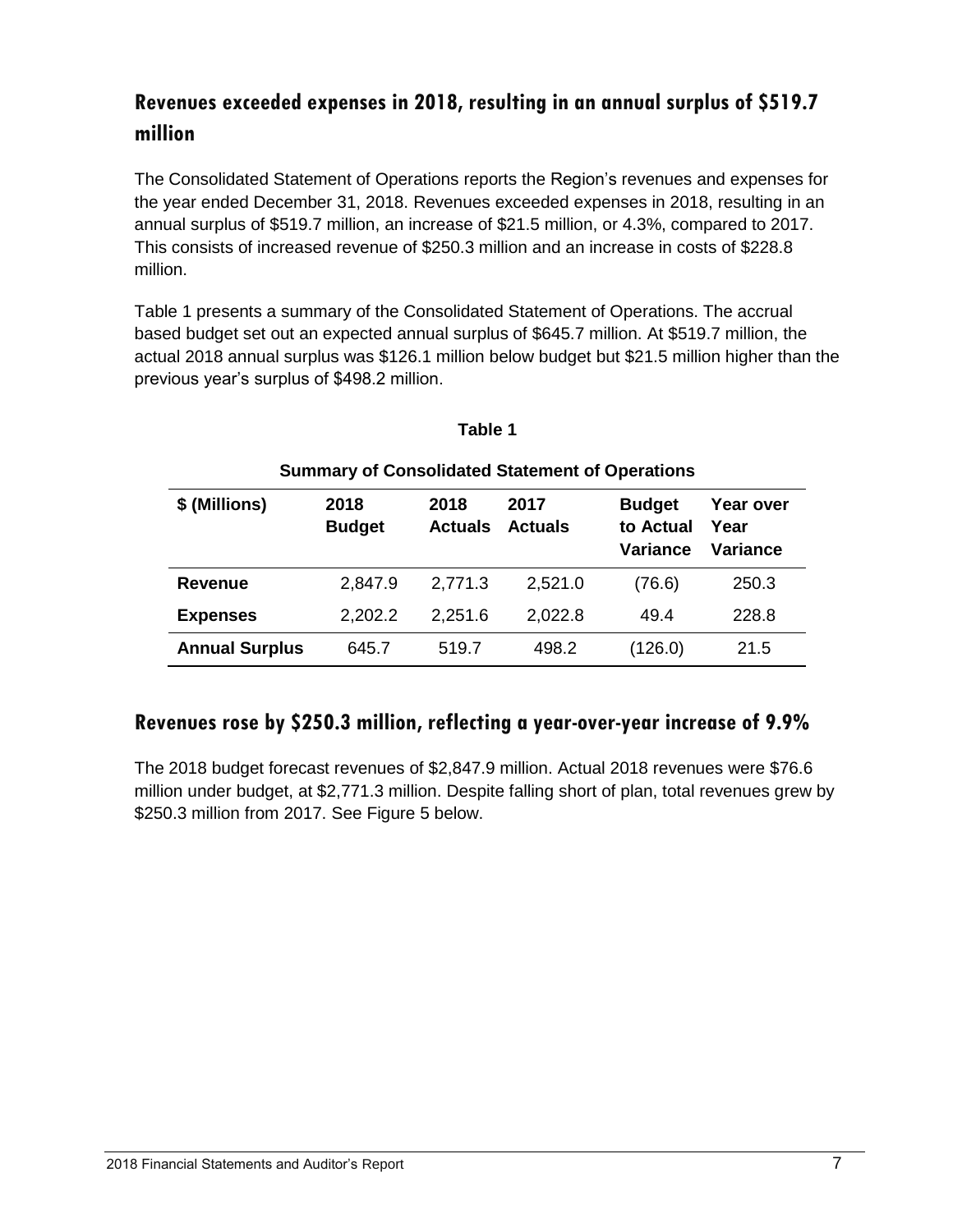#### **Figure 5**



**Year-over-Year Revenue Breakdown \$(Millions)**

The variance in revenues is as follows:

• Net taxation revenues were \$2.6 million above budget, at \$1,095.1 million, which was in line with the approved tax levy increase of 2.77% and assessment growth of 1.75%.

This was an increase of \$52.5 million or 5.0% from 2017.

 The budget projection for water and wastewater user charges was based on a blended rate increase of 9.0% and expected growth in consumption from 2017, when rainy weather suppressed demand. Actual results were \$15.5 million below budget, largely owing to continuing low water flows in 2018.

Although below budget, this was nonetheless a year over year increase of \$37.6 million or 13.5% from exceptionally low 2017 results.

 Revenue from provincial and federal transfers was \$67.5 million less than budgeted, at \$605.5 million. In 2018, less work than planned was carried out on rapidway projects, which resulted in lower-than-expected revenue from this source.

Despite coming in lower than budget, transfer payments rose by \$54.9 million from 2017 to 2018. Provincial grants totaled \$528.6 million, going up in almost all areas. The largest increase was in support for child care, which went from \$113.3 million in 2017 to \$149.5 million in 2018. Federal funding rose from \$61.4 million to \$76.9 million, largely reflecting a \$19.6 million grant to Environmental Services under the federal Clean Water and Wastewater Fund.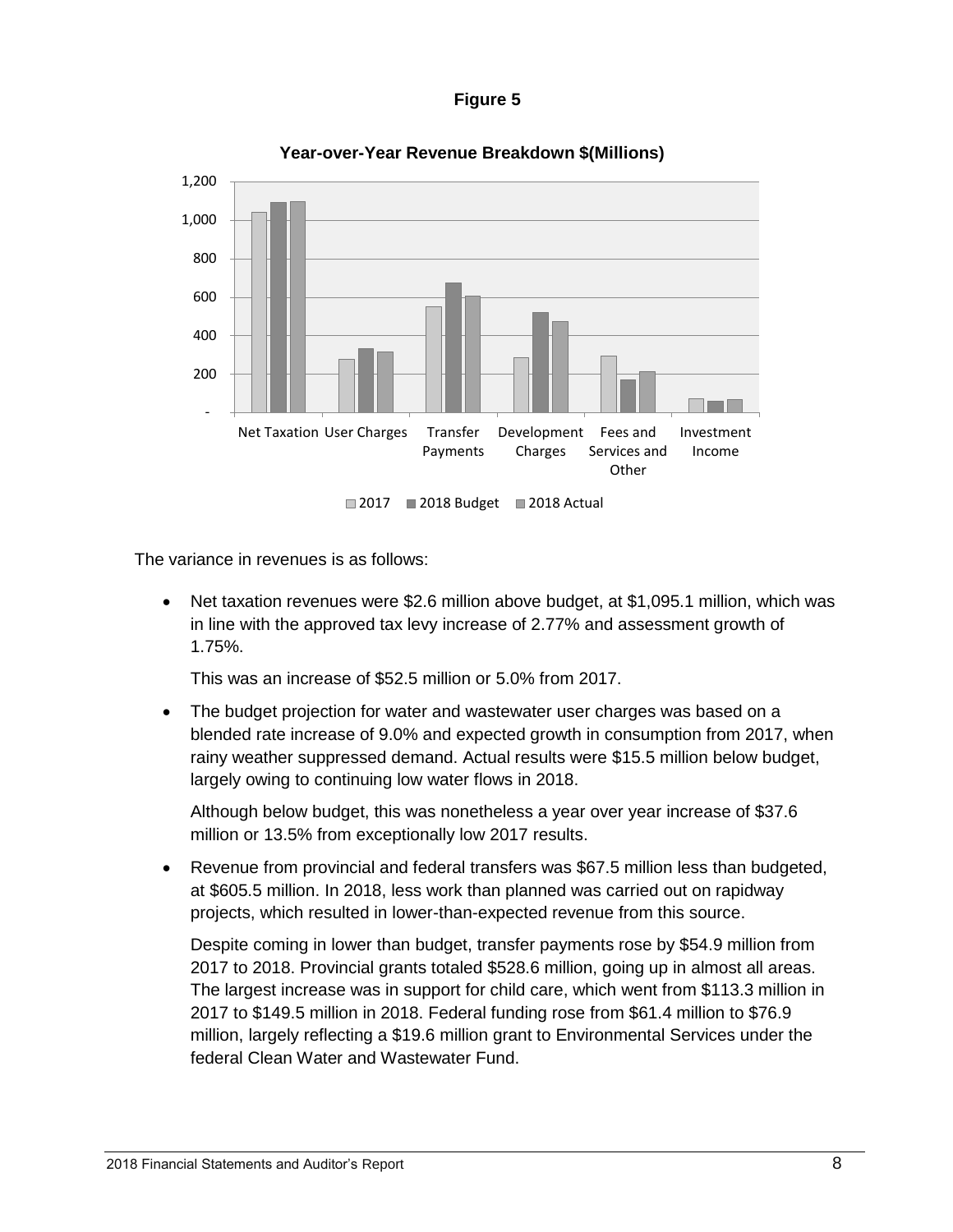Development charges, which are revenues from drawing down development charge reserves, were \$45.2 million below forecast. This reflected lower-than-expected investments in new growth-related infrastructure, which are funded from this source.

Although less than forecasted, revenue from development charges drawdowns were \$190.5 million, or 67.2%, higher than in 2017.

 Fee and service revenue and other revenue was \$39.1 million higher than budgeted. Much of this spending reflects recoveries from local municipalities for capital projects the Region carries out on their behalf. The budget forecast was based on an expected decline in construction activity. The decline was less than expected, so recoveries were higher than planned.

Nonetheless, the drop in construction activity resulted in a decrease of \$82.6 million from 2017.

## **Expenses grew by \$228.8 million, or 11.3% increase compared to 2017**

Total operating expenses were \$2,251.6 million. This was an increase of \$49.4 million from the full accrual budget and \$228.8 million from 2017. The increase against the budget resulted mainly from reclassifying a portion of capital spending to expense. On a cash basis, however, the Region did not spend more than outlined in the approved budget. Figure 6 below displays the expense variances on a full accrual basis.



#### **Figure 6**

#### **Year-over-Year Expense Breakdown \$(Millions)**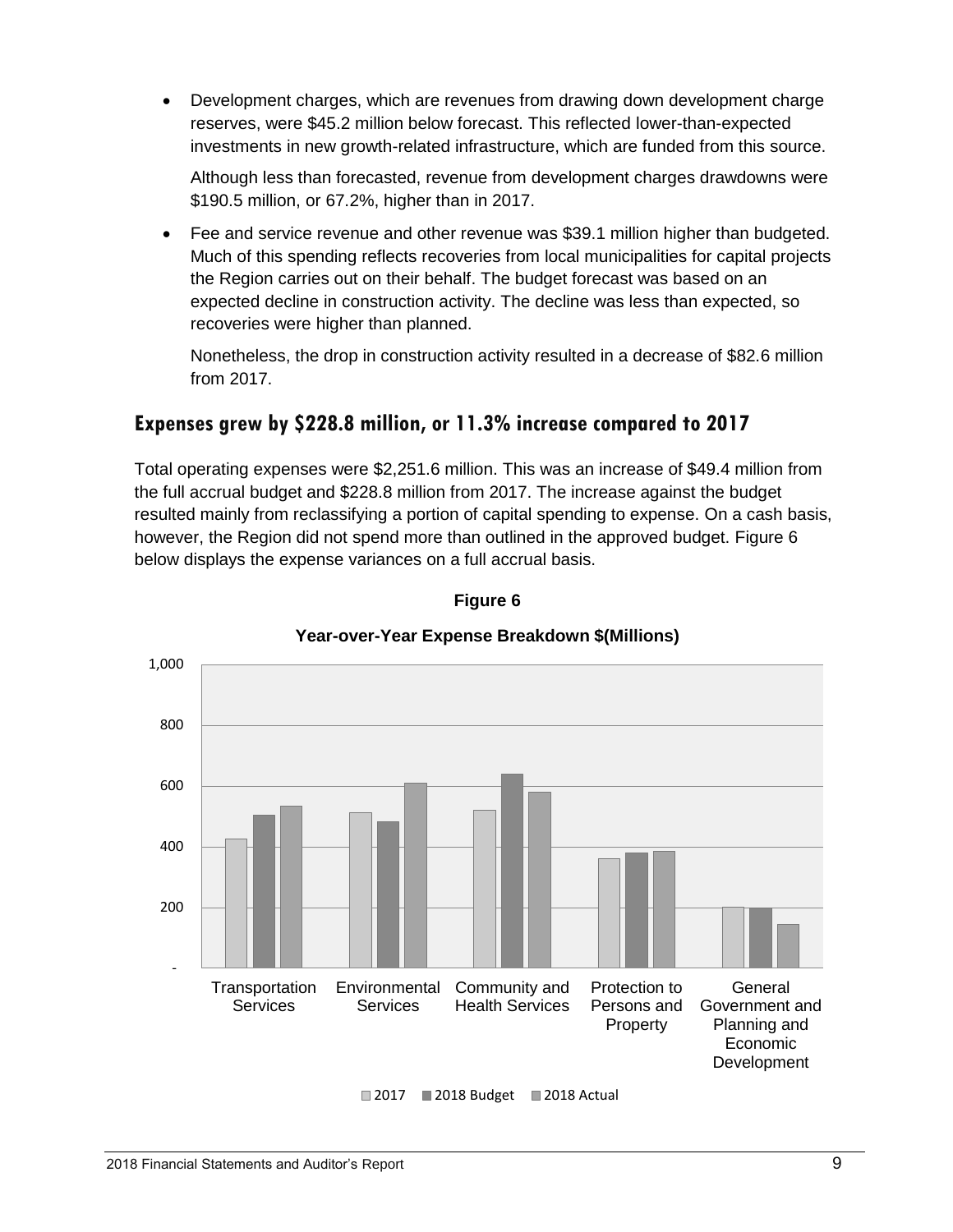The largest contributors to the expense variance are:

• In 2018, the Region wrote off over \$100.0 million in Environmental capital assets under construction to expense as the amount was recovered from another municipality. This was an accounting adjustment and does not reflect a cash outflow. Apart from that, actual operating costs were close to budget.

The adjustment also impacted the year over year variance. However, in 2017 there was a similar accounting adjustment in the amount of \$55.7 million that reduced the impact on the variance. Apart from these accounting adjustments, operating expense went up in 2018, largely because of the higher regulatory and other costs of operating a larger and more complex water and wastewater system.

• Spending by Transportation Services was \$30.5 million above budget, again reflecting an accounting adjustment of roads capital assets under construction to expense as the amount was recovered from other municipalities. This does not reflect a cash outflow. Apart from that change, spending was essentially on budget.

Transportation Services spending went up by \$107.4 million from 2017 to 2018. Apart from the accounting adjustment, this reflected the increased costs to operate and maintain a larger road and transit network, including amortization expense that rose by \$15.5 million largely as a result of the subway extension.

• In Community and Health Services, a decrease of \$59.5 million from budget was the result of program savings, including lower-than-anticipated payments to support nonprofit housing and delays in filling staff vacancies.

On a year-over-year basis, spending in Community and Health Services rose by \$57.5 million, reflecting the increase in transfer payments from the provincial government, particularly for child care programs.

• Spending on Protection to Persons and Property, which largely reflects York Regional Police, was \$5.7 million higher than the budgeted amount of \$378.8 million, due to a reclassification of employee and post-employment benefit costs (which is discussed further below).

Spending was up \$24.3 million year-over-year as a result of expanded service needs for a growing population and the 2018 reclassification of employee and postemployee benefit costs.

 Spending in the General Government and Planning and Economic Development category was reported at \$53.9 million less than budgeted, due mainly to a reclassification in reporting employee and post-employment benefit costs. These costs were previously included in this line, but are now distributed to the appropriate department. The remaining under-spending related to hiring delays and other operating costs that came in lower than budget.

The change in reporting was the major reason for a decrease of \$56.4 million in this item from 2017.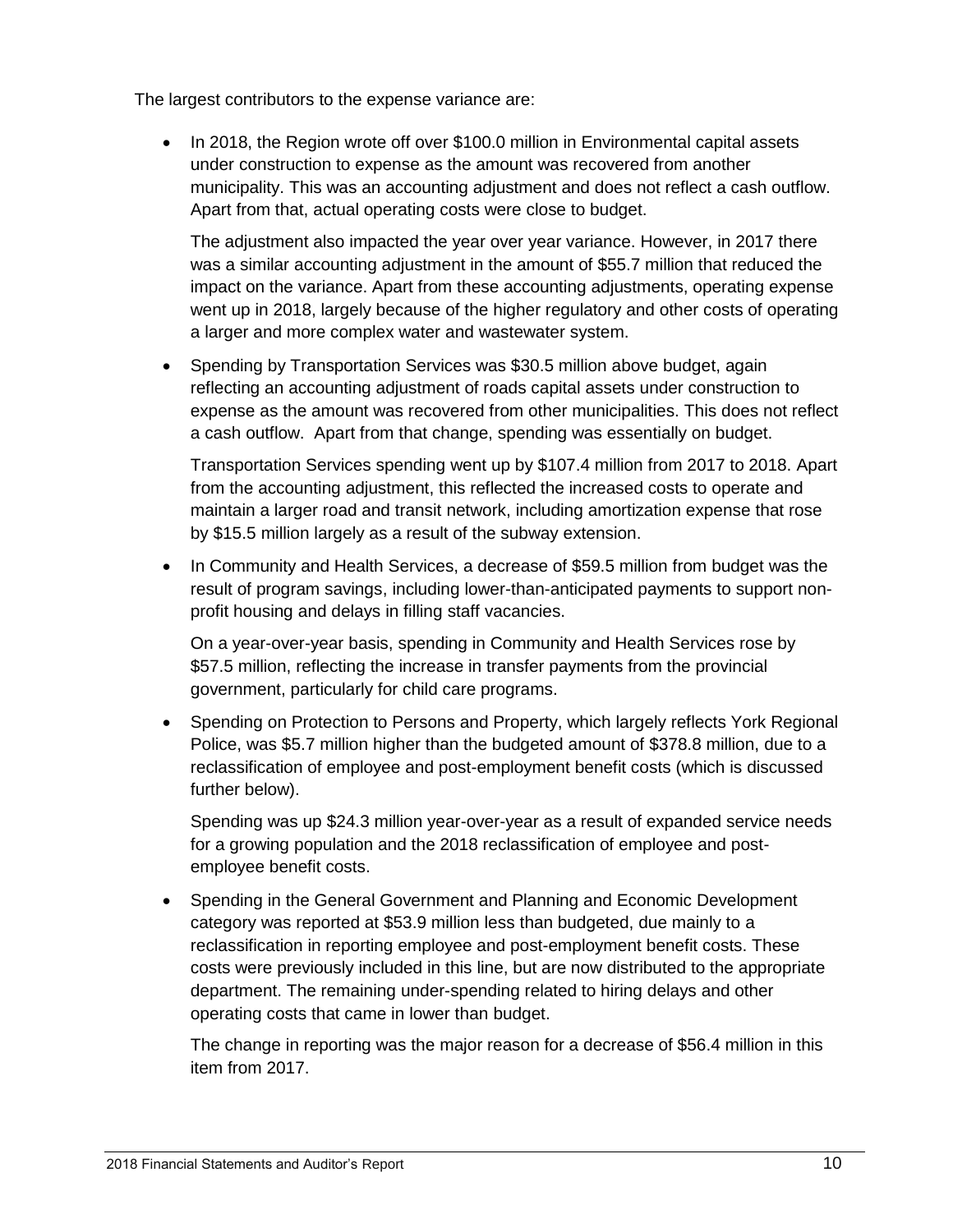#### **The Region adopted new accounting standards in 2018**

The PSAB established five new accounting standards that the Region adopted in its consolidated financial statements in 2018. They are: Contingent Assets; Contractual Rights; Related Party Disclosures; Inter-entity Transactions; and an update to the standard on Assets.

Implementation of these standards had no financial reporting impact on the annual surplus or accumulated surplus and no changes to accounting policies were required. The notes to the financial statements were enhanced as a result of the PSAB required changes to include additional information where necessary.

## **5. Financial**

# **The Region allocated operating surplus funds totalling \$35.5 million to specific reserves**

In accordance with the Council-approved reserve and surplus management policy, \$35.5 million was allocated from the operating surplus to the reserves and reserve fund accounts. Table 2 shows the surplus allocation.

|                                    | \$(millions) |  |  |  |
|------------------------------------|--------------|--|--|--|
| Workers' compensation reserve fund | 19.3         |  |  |  |
| Debt reduction reserve fund        | 13.4         |  |  |  |
| Long term disability reserve fund  | 1.6          |  |  |  |
| Social housing reserve fund        | 1.2          |  |  |  |
|                                    | 35.5         |  |  |  |

**Table 2 Summary of operating surplus allocation**

## **6. Local Impact**

There are no local municipal impacts associated with this report.